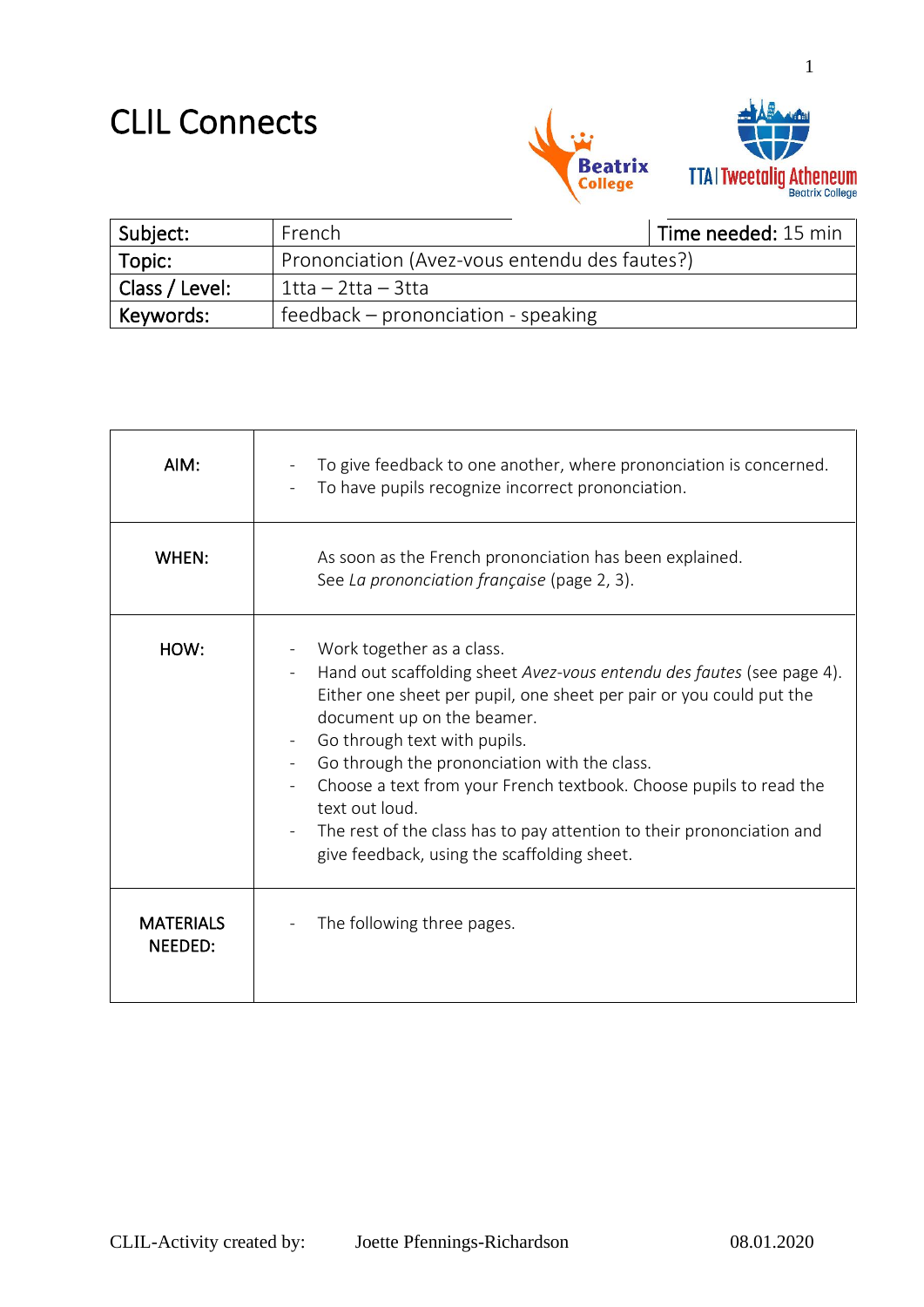## **La Prononciation Française**

- **de laatste s-t-e-r van een woord wordt meestal niet uitgesproken** *ex. nous, croissant, habite, regarder*
- **c [k]** <sup>→</sup> **na: a, o, u** *ex. cadeau, cœur, cubain*
- **c [s]** <sup>→</sup> **na: e, i, y**  *ex. ce, cible, cybercafé*
- **ç [s]** → **cédille** *ex. ça va, leçon*
- **ch [sh]**  *ex. champagne, chien*
- **e [euh]** → **aan het eind van een woord** *ex. je, me, te, regarde*
- **è [eh]** → **accent grave** *ex. frère*
- **é, ai [ee]** → **accent aigu** ex. **é**coute, **é**lev**é,** m**ai**s, vr**ai**
- **ê [eh]** → **accent circonflexe**  *ex. vêtement, fenêtre*
- **s [z]** → **als een klinker of stomme h volgt**  *ex. nous avons [noezavon]*



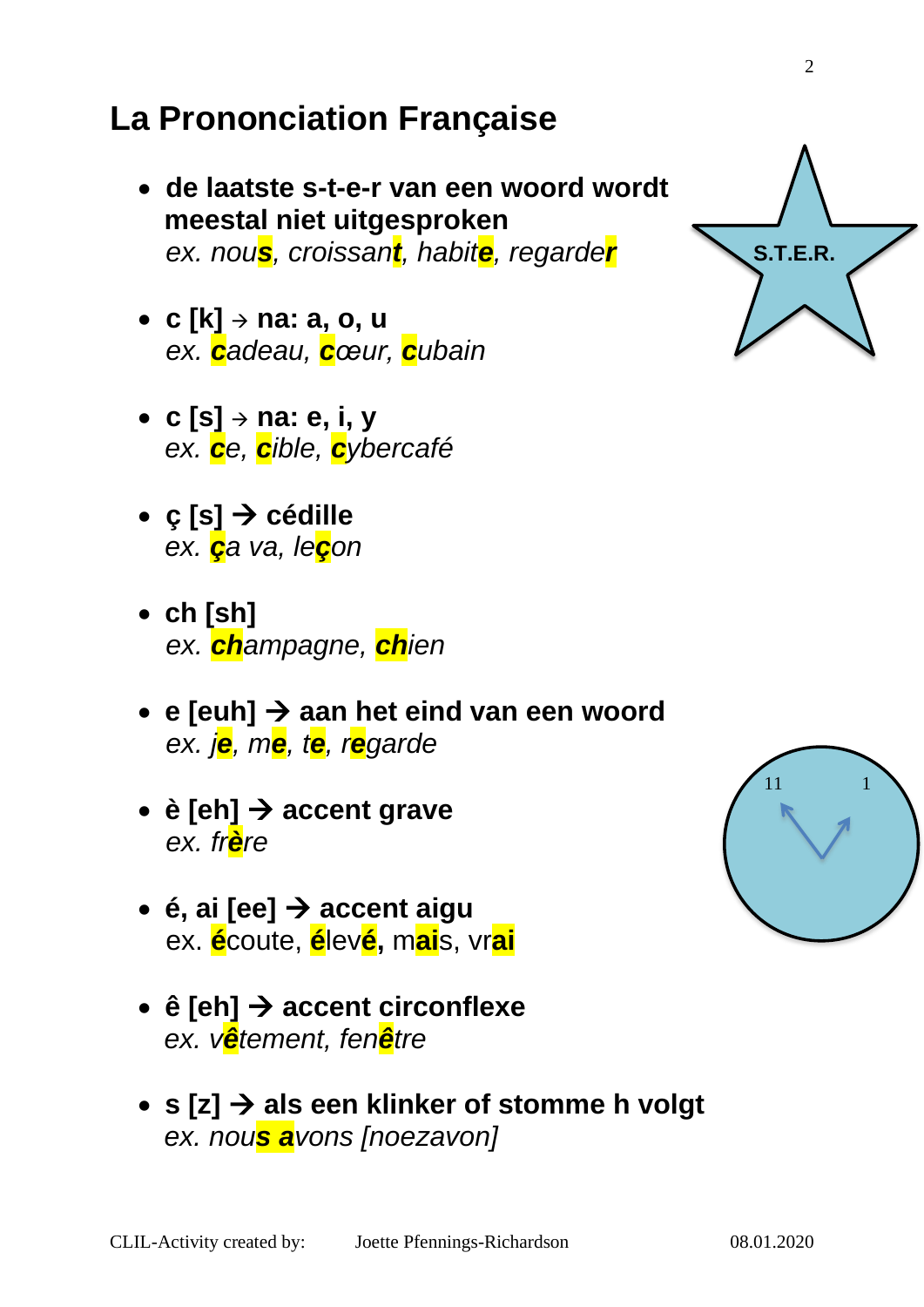- **eau, au [o]**  *ex. tableau, restaurant*
- **ou [oe]**  *ex. chouchou*
- **g [g]** → **harde g** (gevolgd door een a, o, u)  *ex. gare, baguette*
- **g [zj]** → **zachte g** (gevolgd door een e, i)  *ex. giraffe, neige*
- **in [ehñ]** → **als een medeklinker volgt**  *ex. intéressant*
- **in [ien]** → **als een klinker volgt**  *ex. inexpérience*
- **oi [wa]**   *ex. moi, voiture*